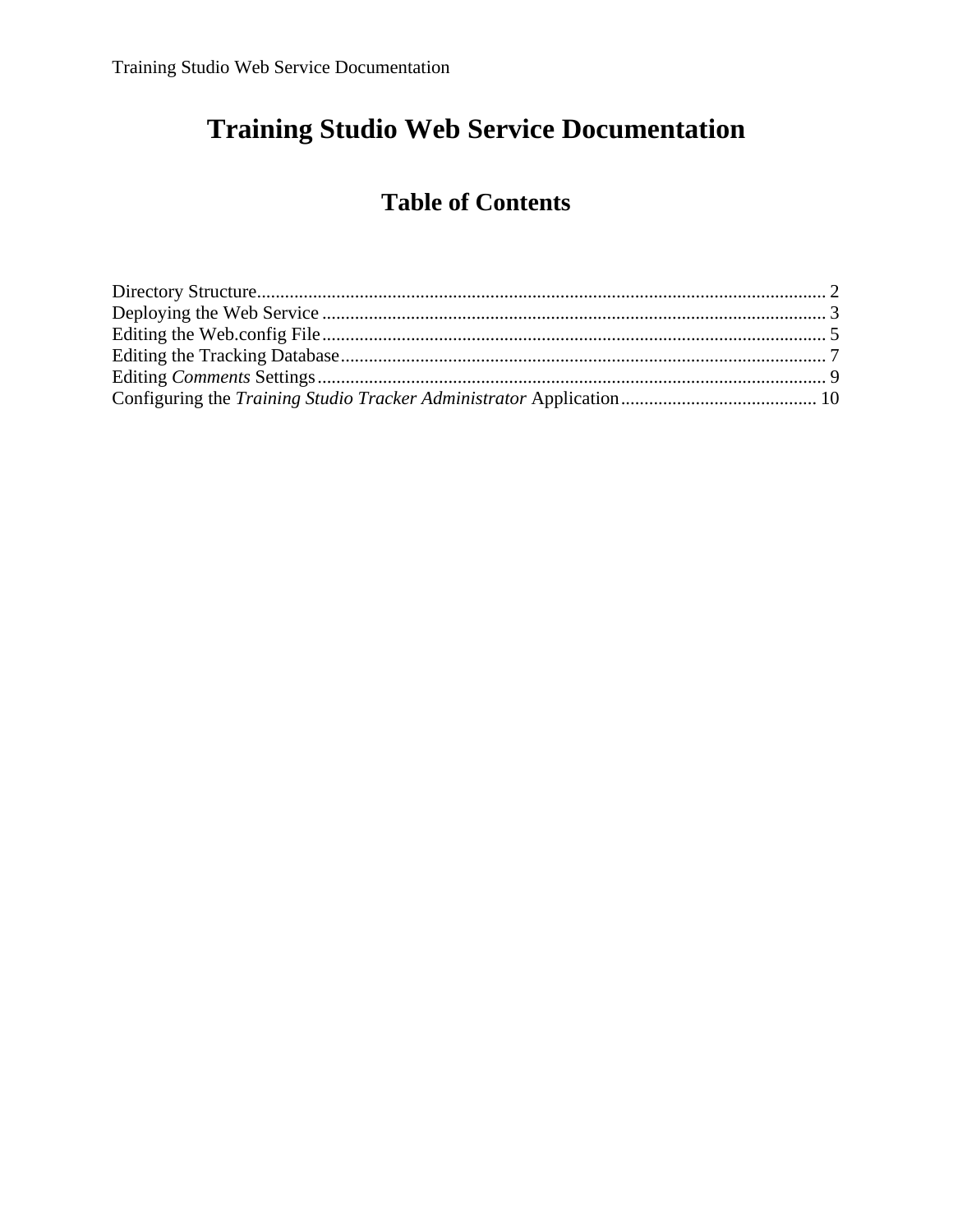This document describes the Training Studio Web Service configuration and implementation. Note that the use of this web service is optional. It is used to provide these pieces of Training Studio functionality:

- Email technical support.
- Save reviewer comments
- The ability to run the *Training Studio Tracker Administrator* to view, edit, and close comments.

### **Directory Structure**

 The layout of the web service directory structure is shown to the right. You would normally copy the entire *TrainingStudioWeb Service* directory structure to your web server and then configure it as described in the next section. The *TSTracking.asmx* file is the actual



web service referenced by the "support email" functionality, the "comments" capability within the training, and by the *Training Studio Tracker Administrator* application. The

*TrainingStudioWebService.sln* is a Visual Studio .NET 2010 solution file for editing the web service program. The *crossdomain.xml* and *clientaccesspolicy.xml* files are special XML file that allows clientside applications access the service. They are not needed by this version of Training Studio, but it is a good idea to keep them around just in case. The *Web.config* file has a number of user-configurable settings as discussed later in this document.

The *TSTracking.asmx.vb* file is a code file that contains the programming of the web service. It should not be edited directly but rather should be maintained through editing the solution via Visual Studio .NET 2010.

The *App\_Data* directory contains the *TSTracker.mdb* Access database as shown to the right. This database contains the list of categories to use as well



as the actual comments, reviewers, and administrators created via the *Comments* feature within the training and the *Training Studio Tracker Administrator* application. The editable tables of this database are covered later in this document.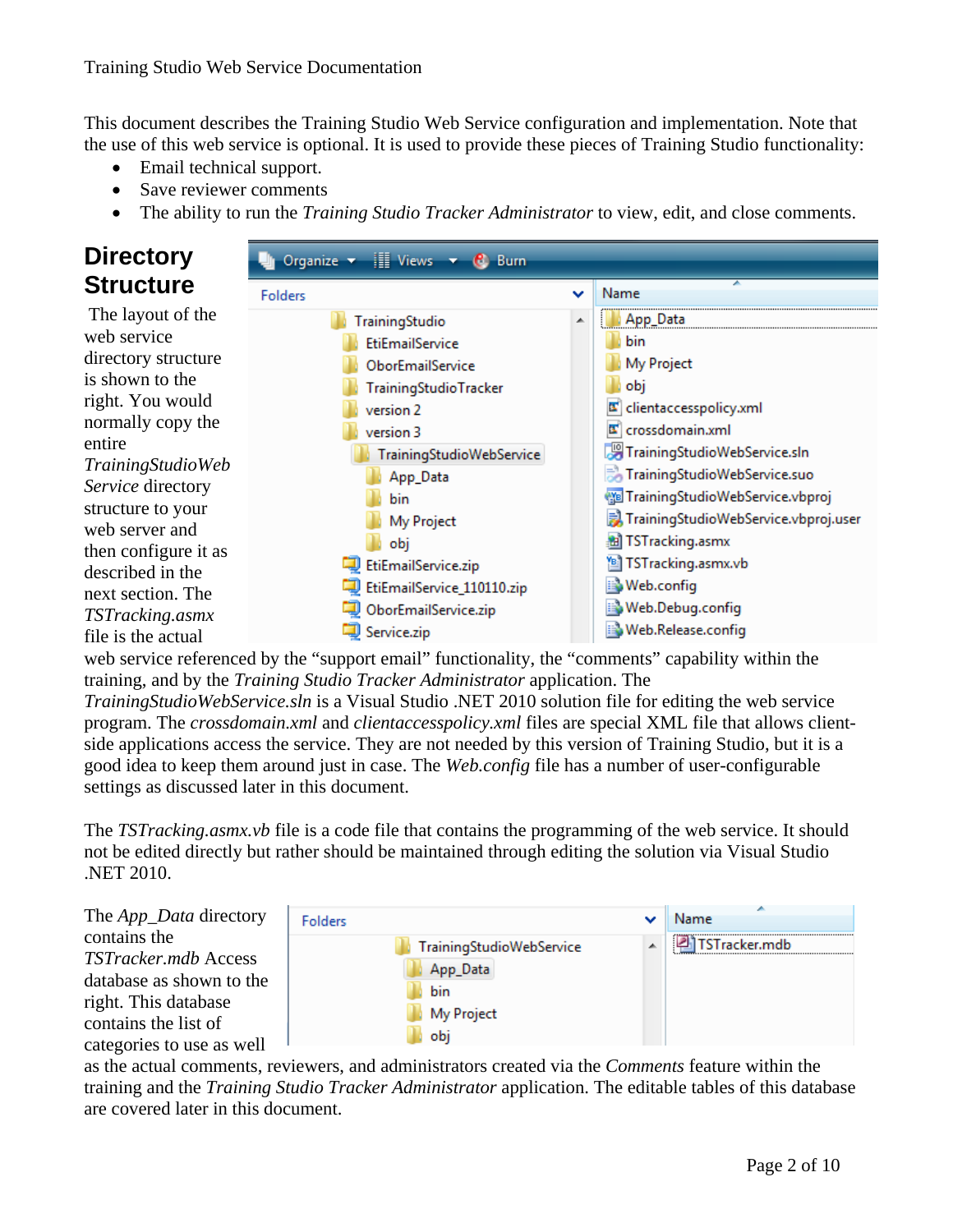### **Deploying the Web Service**

To begin working with the web service, you must put its directory structure on the web server and make it into an ASP.NET 4.0 virtual directory/application. If your local computer has Internet Information Services (IIS) and ASP.NET installed, you can do this locally for testing as well. If you are running IIS 6, you select the ASP.NET version via the ASP.NET tab.

#### **Note: If you are running IIS 6 or later, it is critical that you select an application pool that only has ASP.NET 4.0 applications in it.**

Mixing applications with different .NET versions within the same pool can cause both the web service and the other applications to fail.

For IIS 7 and later, you pick the ASP.NET version via the application pool. This is shown below.

| <b>Advanced Settings</b>             |                                | P<br>23                                                                                 |
|--------------------------------------|--------------------------------|-----------------------------------------------------------------------------------------|
| □ (General)                          |                                |                                                                                         |
|                                      |                                | ASP.NET v4.0                                                                            |
| <b>Application Pool</b>              |                                |                                                                                         |
| <b>Physical Path</b>                 |                                | C:\inetpub\wwwroot\TrainingStudio\version 3\Trainin                                     |
| <b>Physical Path Credentials</b>     |                                |                                                                                         |
| Physical Path Credentials Logon Type |                                | ClearText                                                                               |
| <b>Virtual Path</b>                  |                                | /TrainingStudioWebService                                                               |
| $\boxminus$ Behavior                 | <b>Select Application Pool</b> | P<br>$\mathbf{x}$                                                                       |
| <b>Enabled Protocols</b>             |                                |                                                                                         |
|                                      | Application pool:              |                                                                                         |
|                                      | ASP.NET v4.0                   |                                                                                         |
|                                      | <b>Properties:</b>             |                                                                                         |
|                                      |                                |                                                                                         |
|                                      | .Net Framework Version: 4.0    |                                                                                         |
|                                      | Pipeline mode: Integrated      |                                                                                         |
|                                      |                                |                                                                                         |
|                                      |                                |                                                                                         |
|                                      |                                | Cancel<br>OK                                                                            |
|                                      |                                |                                                                                         |
|                                      |                                |                                                                                         |
|                                      |                                |                                                                                         |
| <b>Application Pool</b>              |                                |                                                                                         |
|                                      |                                | [applicationPool] Configures this application to run in the specified application pool. |
|                                      |                                |                                                                                         |
|                                      |                                |                                                                                         |
|                                      |                                | OK<br>Cancel                                                                            |
|                                      |                                |                                                                                         |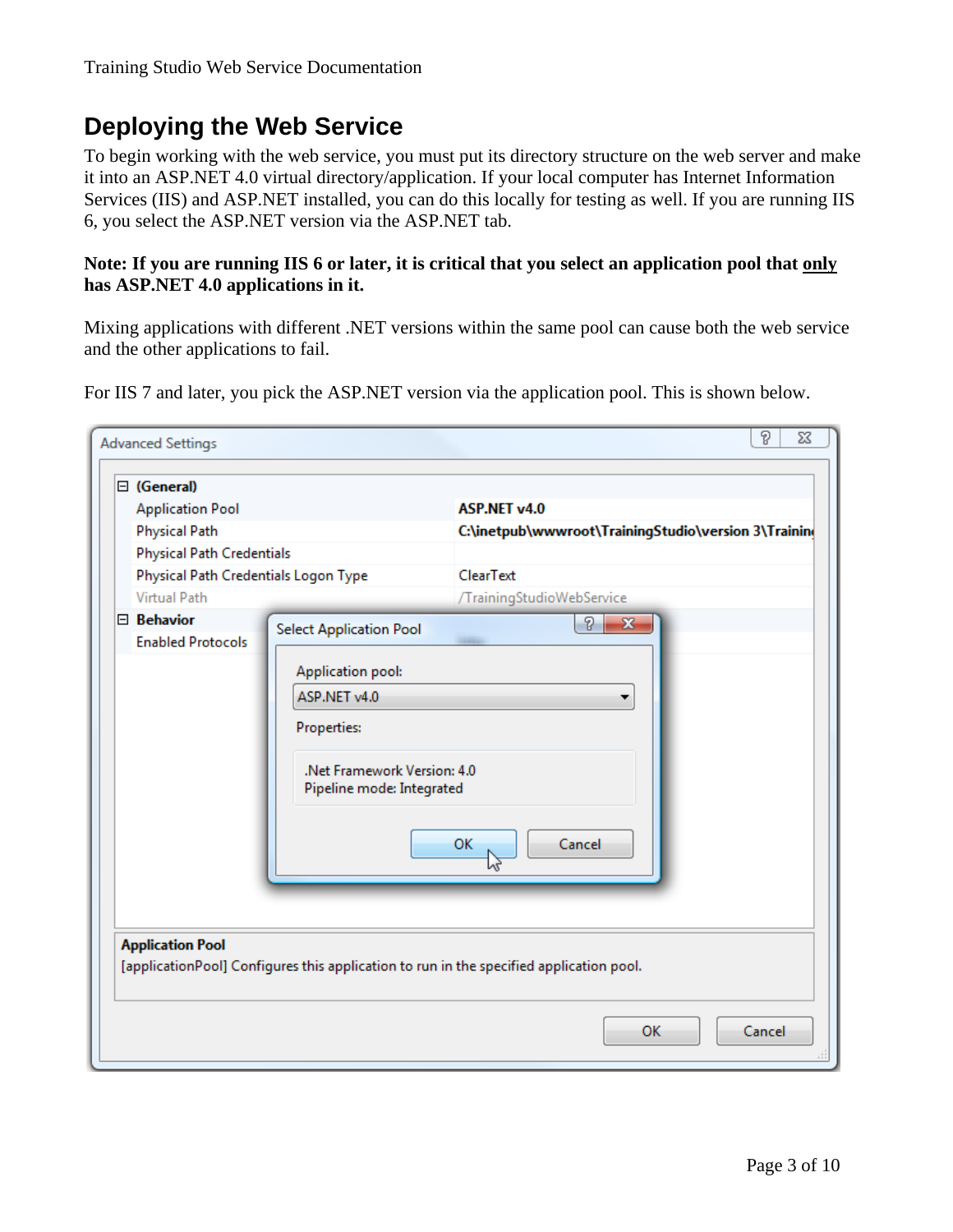You can tell if the web service is set up correctly if you can navigate to the *TSTracking.asmx* file and see a screen like the one below.



Note that this URL is the *WebServiceUrl* set in the *Training Structure* using the *Training Studio Content Editor.* It is also needed by the users of the *Training Studio Tracker Administrator* application. If you are prompted for any type of logon before reaching this screen, then neither the support email nor *Comments* functionality will work.

Due to security restrictions for JavaScript, you normally want to locate the web service in the same domain as your content. For example, if your content is on www.tbcon.com, you want the web service on that URL as well, such as www.tbcon.com/TrainingStudioWebService. Exam Engine attempts to make a cross-domain call if needed, but this tends to work only with Internet Explorer. If you need to go cross-domain, we recommend that you place the provided *crossdomain.xml* file on the web server containing the web service. Although primarily designed for Silverlight content, you might also include *clientaccesspolicy.xml* file in the same location. It normally needs to be set on the *root* of the web site. For example, we place it at http://www.plattecanyon.com rather than at http://www.plattecanyon.com/TrainingStudioWebService. Here are the contents of these files:

#### **crossdomain.xml**

```
<?xml version="1.0"?> 
<!DOCTYPE cross-domain-policy SYSTEM 
"http://www.macromedia.com/xml/dtds/cross-domain-policy.dtd"> 
<cross-domain-policy> 
      <site-control permitted-cross-domain-policies="all"/> 
      <allow-access-from domain="*" />
```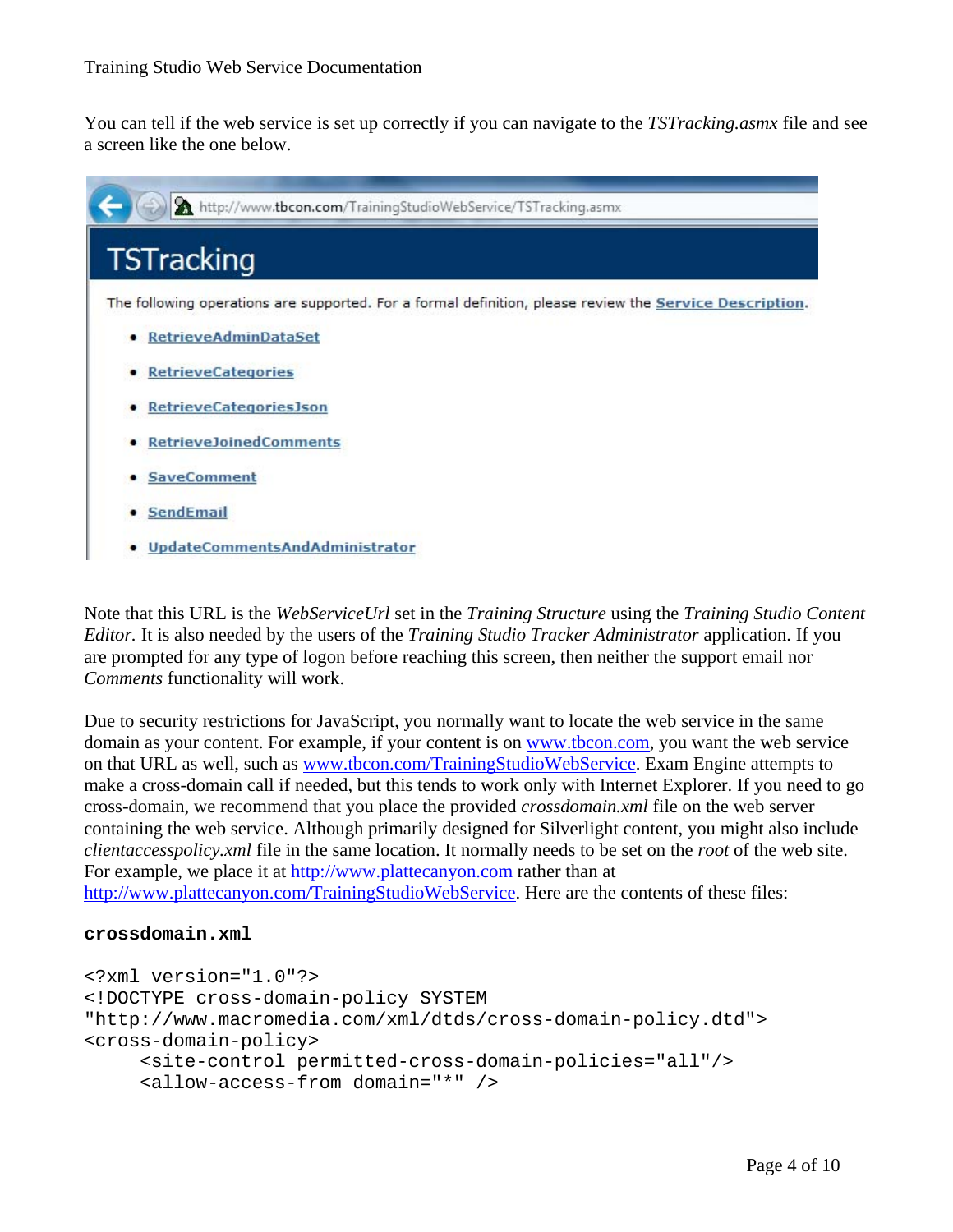```
 <allow-http-request-headers-from domain="*" headers="SOAPAction" 
/> 
</cross-domain-policy>
```
#### **clientaccesspolicy.xml**

```
<?xml version="1.0" encoding="utf-8" ?> 
<access-policy> 
      <cross-domain-access> 
            <policy> 
                 <allow-from http-request-headers="*"> 
                       <domain uri="*"/> 
                 </allow-from> 
                 <grant-to> 
                       <resource include-subpaths="true" path="/"/> 
                 </grant-to> 
            </policy> 
      </cross-domain-access> 
</access-policy>
```
These files allow communications from any domain. You can make these files more restrictive if desired. See http://www.adobe.com/devnet/articles/crossdomain\_policy\_file\_spec.html for information on *crossdomain.xml* and http://msdn.microsoft.com/en-us/library/cc197955(VS.95).aspx for information on *clientaccesspolicy.xml*.

### **Editing the Web.config File**

The Web.config file located in the main directory of the web service has a number of user-configurable settings. These are all located in the *<appSettings>* area of the file. Each setting is described below. After editing the Web.config (and keeping a backup copy of the original), you can replace the one on your web server.

1. **ReviewTrackingKey**. This key must match the key defined in the TrainingStudioSupport.js file (*reviewKey* variable) within your Training Studio application. You may want to set up different web services (and matching TrainingStudioSupport.js files) for different customers or subject areas.

<add key="ReviewTrackingKey" value="1111111111" />

2. **AdminTrackingKey**. This key must match the key being sent by the *Training Studio Tracker Administrator* application as described later in this document. This key gives the Administrator the right to view the comments, make changes to their status, etc.

<add key="AdminTrackingKey" value="222222222" />

3. **SendEmailNotificationOfComment**. This setting controls whether the web service sends an email when it receives a comment. It can have a value of True or False.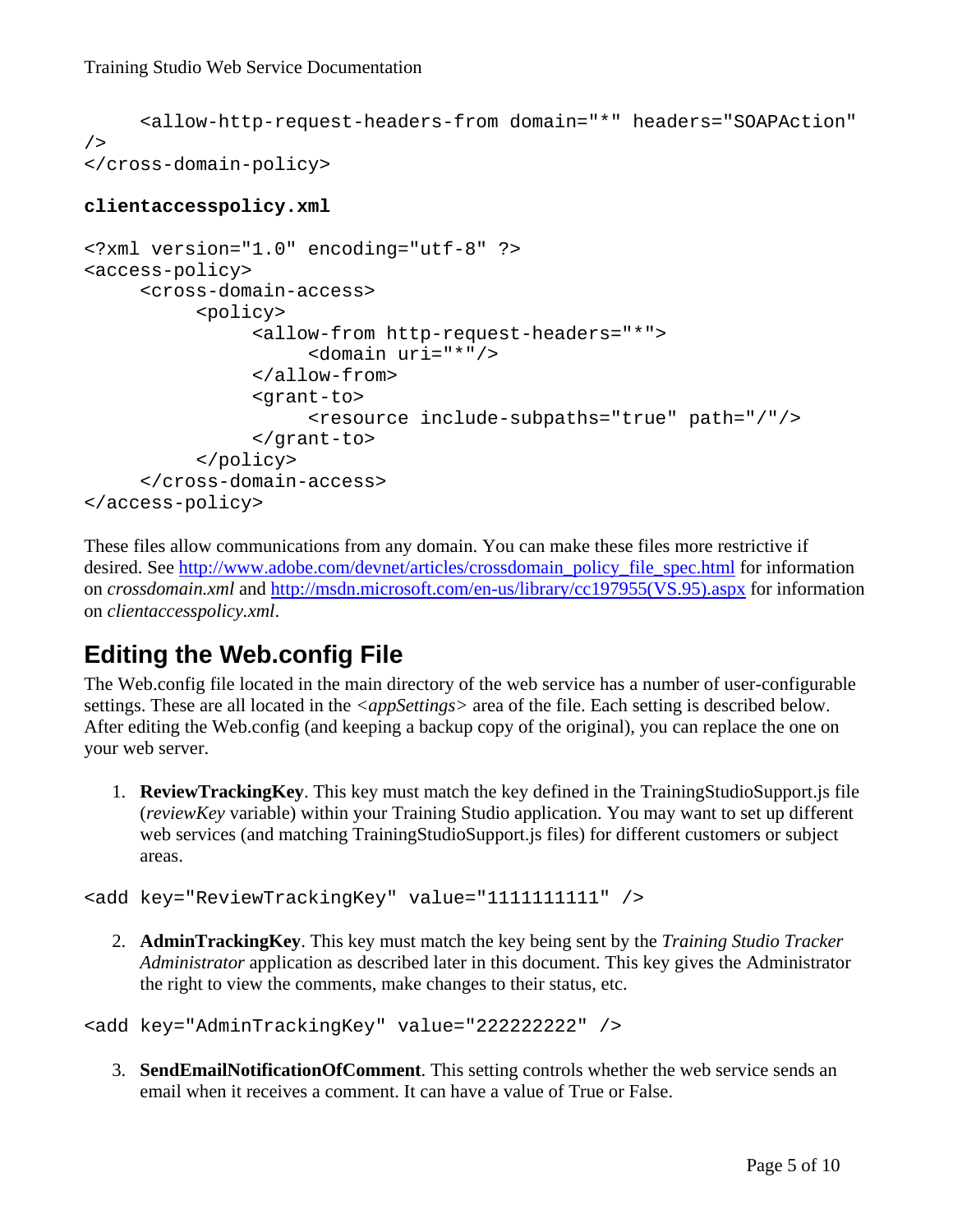<add key="SendEmailNotificationOfComment" value="True" />

4. **NotificationEmailAddress**. This is the email address(es) to which notification emails are sent. Separate multiple emails by a comma. This setting is only relevant if *SendEmailNotificationOfComment* is true.

<add key="NotificationEmailAddress" value="jrhodes@plattecanyon.com"  $/$ 

5. **NotificationEmailMessage**. This is the body of the notification email message. There are placeholders for variable pieces of information as follows.

| <b>Placeholder</b> | <b>Value</b>                                           |
|--------------------|--------------------------------------------------------|
| {0}                | Carriage Return Line Feed (e.g., a hard return)        |
| $\{1\}$            | Application title                                      |
| $\{2\}$            | Page number of the training that the comment refers to |
| $\{3\}$            | First name of reviewer                                 |
| $\{4\}$            | Last name of reviewer                                  |
| $\{5\}$            | Organization of reviewer                               |
| $\{6\}$            | Contact phone number of reviewer                       |
| 71                 | Email address of reviewer                              |
| $\{8\}$            | Description of the issue referenced in the comment     |
| 91                 | Steps to recreate the issue described in the comment   |

This setting is only relevant if *SendEmailNotificationOfComment* is true.

<add key="NotificationEmailMessage" value="Dear Administrator,  $\{0\}$  {0}There is a comment posted for application  $\{1\}$ from  $\{3\}$   $\{4\}$  of  $\{5\}$ . The comment is on page  $\{2\}$ . The description is ' ${8}$ ' and the recreation steps are ' ${9}$ '.  ${0}{0}$ Sincerely, ${0}{0}$ The Training Studio Tracker Team" />

6. **NotificationEmailSubject**. This is the subject line of the notification email. This setting is only relevant if *SendEmailNotificationOfComment* is true.

<add key="NotificationEmailSubject" value=" Training Studio Tracker Information" />

7. **NotificationEmailReplyAddress**. This is the reply address of the notification email. This setting is only relevant if *SendEmailNotificationOfComment* is true.

<add key="NotificationEmailReplyAddress" value="support@plattecanyon.com" />

8. **SmtpServer**. This is the Simple Mail Transfer Protocol (SMTP) server for the notification email. This will be specific to your web server. If you are running the web service on your local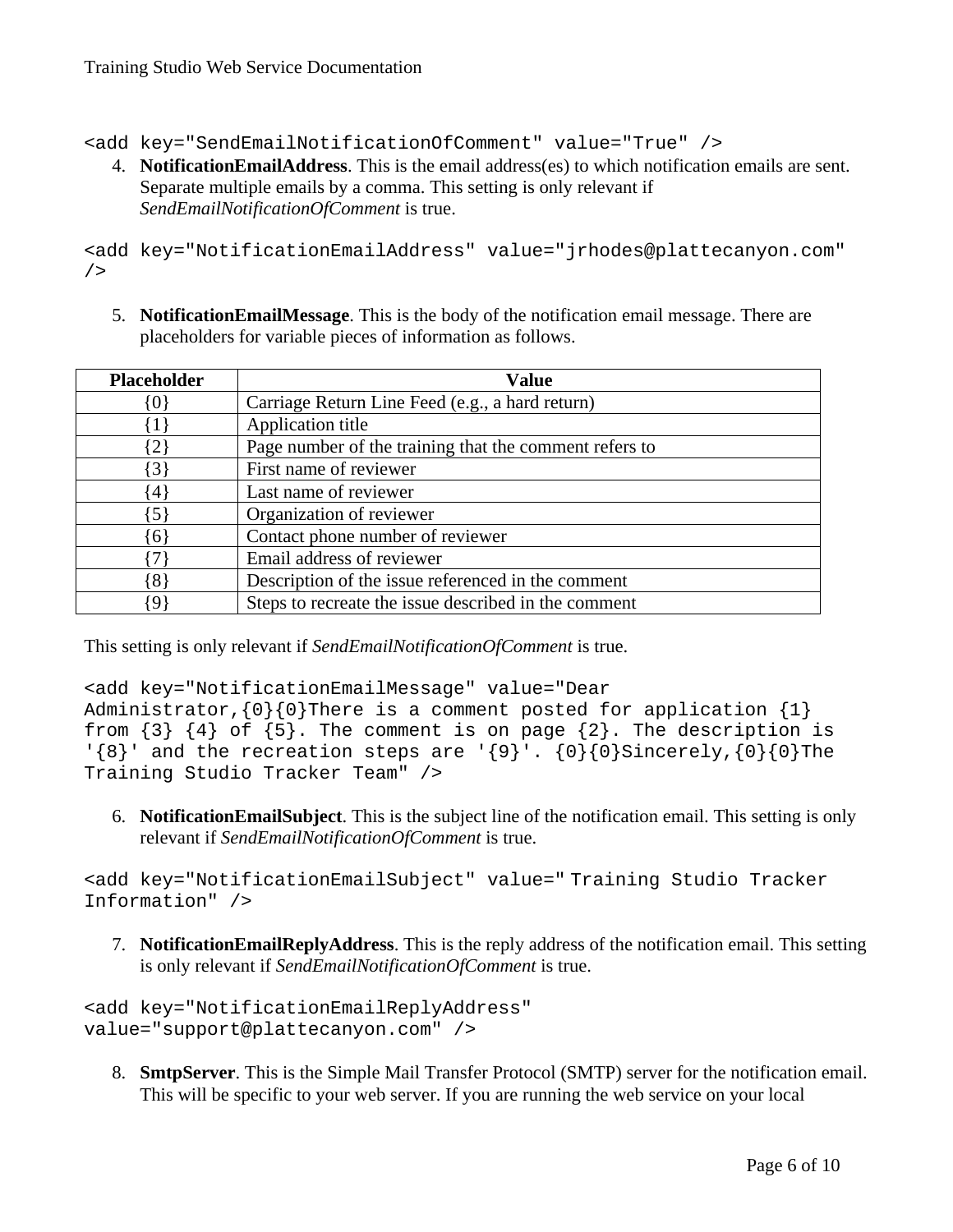computer for testing, you would put the machine name in for this setting. You can get the machine name via *My Computer – Properties.* Using the machine name or "(local") works for some web servers as well. This setting is only relevant if *SendEmailNotificationOfComment* is true or if you are using the support email functionality.

<add key=" SmtpServer" value="relay.yourmailserver.com" />

9. **EmailCredentialsUsername**. This is the optional username for your email credentials. On some systems, credentials are required in order for the mail server listed in *SmtpServer* to allow emails from your application.

```
<add key=" EmailCredentialsUsername" value="youremail@yourserver.com" 
/>
```
10. **EmailCredentialsPassword**. This is the optional password for your email credentials. On some systems, credentials are required in order for the mail server listed in *SmtpServer* to allow emails from your application.

<add key=" EmailCredentialsPassword" value="xyz" />

11. **EmailCredentialsDomain**. This is the optional domain for computer name that verifies the other email credentials. It is often left blank. See http://msdn.microsoft.com/enus/library/system.net.networkcredential.domain.aspx for more details.

```
<add key=" EmailCredentialsDomain" value="" />
```
12. **Label\_UserName**. This is the label used to denote the "User" in emails. It is editable here for localization purposes.

<add key="Label\_UserName" value="User:"/>

13. **Label\_LessonName**. This is the label used to denote the "Lesson Name" in emails. It is editable here for localization purposes.

```
<add key="Label_LessonName" value="Lesson Name:"/>
```
### **Editing the Tracking Database**

As mentioned earlier in this document, all comments, reviewers, administrators, and status changes are stored in the *TSTracker.mdb* file located in the \App\_Data directory. An Access database is used rather than a more powerful database like SQL Server since large numbers of simultaneous are not anticipated and many target end-user organizations may not have a SQL Server license. However, the web service may be edited to use other databases if desired. The tables within the database are shown to the right.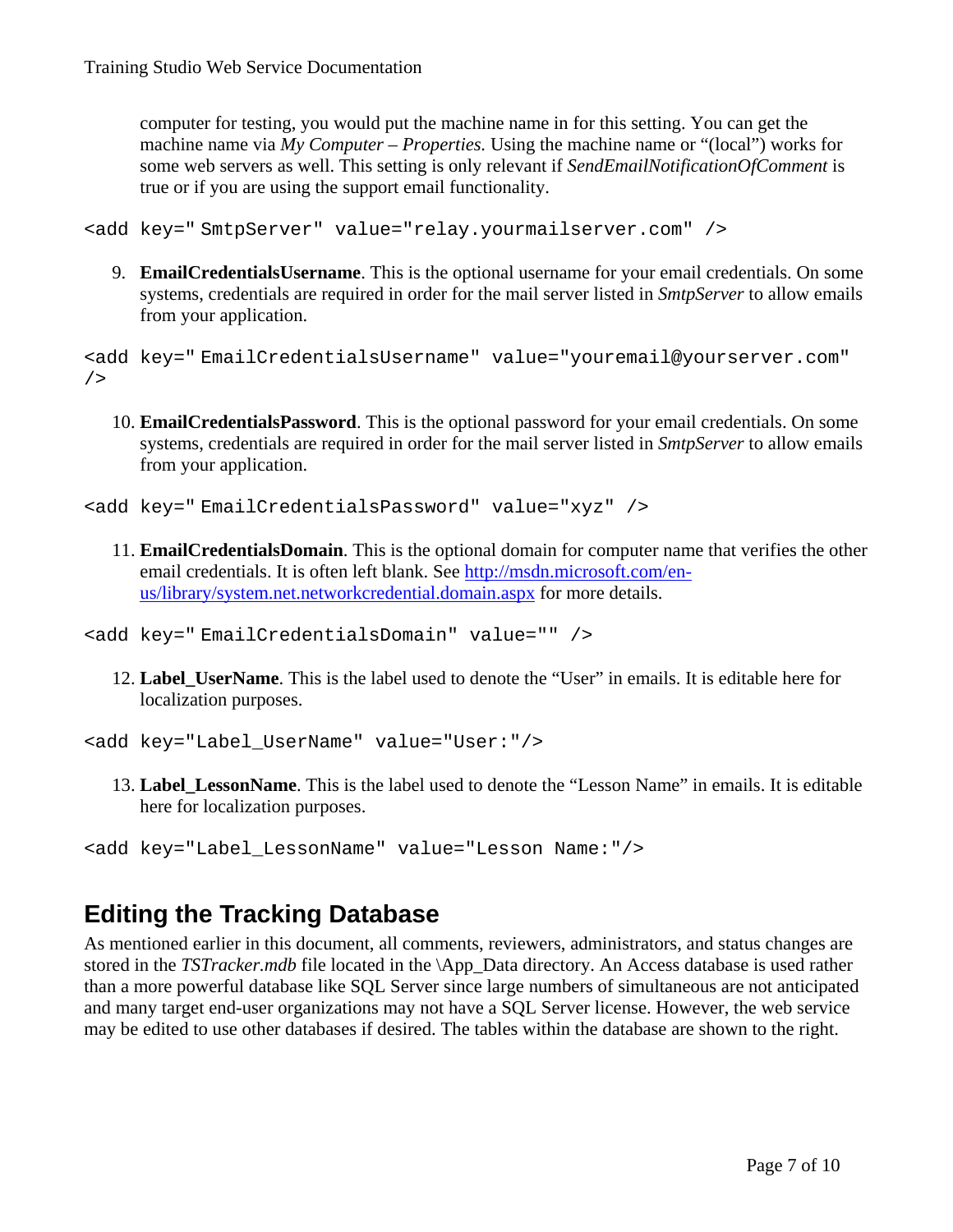The *Administrators*, *Applications*, *Comments*, and *Reviewers* tables are intended to be populated and edited by the *Comments* and *Training Studio Tracker Administrator* applications. However, you may open the database directly to eliminate unneeded or obsolete information in them if desired. Note that you will typically need to download the database to your local machine before opening it in Access.

#### The *CommentCategories*,

*ReviewerCategories*, and *Status*  tables have no interface in other applications. If you want to change these, you will need to use Access. The *Comments* and *Training Studio Tracker Administrator* applications read these tables for the categories and will hence be automatically updated. You may rename categories and status elements but do not delete them if they have associated comments as that could cause errors. The layout of these tables is shown below and to the right.



|   |                | ReviewerCategories          | x                             |
|---|----------------|-----------------------------|-------------------------------|
|   |                | ReviewerCategoryId<br>47    | ReviewerCategoryName +        |
|   | $\overline{+}$ |                             | 1 Subject Matter Expert       |
|   | $\overline{+}$ |                             | 2 Student                     |
|   | $\overline{+}$ |                             | 3 Training Developer          |
|   | $\overline{+}$ |                             | 4 Management                  |
|   | $\overline{+}$ |                             | 5 Instructor                  |
|   | $\overline{+}$ |                             | 7 Safety                      |
| ⋇ |                | (New)                       |                               |
|   |                | Record: 14<br>٠<br>$1$ of 6 | Search<br><b>WK No Filter</b> |

|   |                | Comment Categories               | x                                         |
|---|----------------|----------------------------------|-------------------------------------------|
|   |                |                                  | CommentCategoryId - CommentCategoryName - |
|   | $\overline{+}$ |                                  | 1 Comment                                 |
|   | $\overline{+}$ |                                  | 2 Suggestion                              |
|   | $\overline{+}$ |                                  | 3 Problem                                 |
| ⋇ |                | (New)                            |                                           |
|   |                | Record: 14<br>$\parallel$ 1 of 3 | ▶ H H   区 No Filter<br>Search             |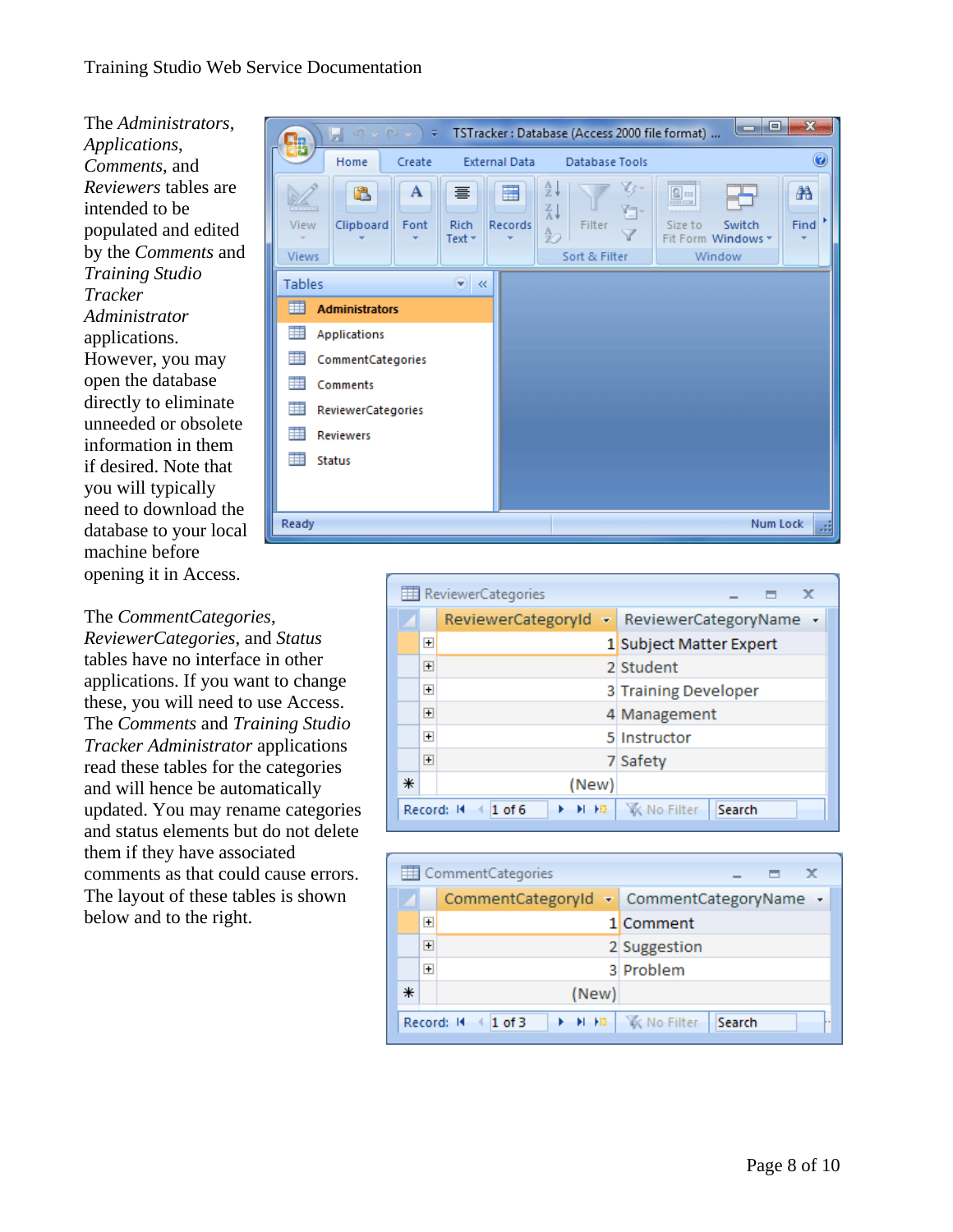Training Studio Web Service Documentation

|   |                | Status                           | x<br>▄                  |
|---|----------------|----------------------------------|-------------------------|
|   |                | StatusId                         | - StatusName -          |
|   | $\overline{+}$ |                                  | 1 Open                  |
|   | $\overline{+}$ |                                  | 2 Closed                |
|   | $\overline{+}$ |                                  | 3 In Progress           |
|   | $\overline{+}$ |                                  | 4 Invalid               |
| ⋇ |                | (New)                            |                         |
|   |                | Record: 14<br>$\parallel$ 1 of 4 | E E H<br>N <sub>0</sub> |

# **Editing** *Comments* **Settings**

The *Comments* functionality (and the rest of Training Studio) is written in HTML, JavaScript, and jQuery. Before deploying lessons with *Comments* functionality, you will need to change the *WebServiceUrl* in the Training Structure Editor of the *Training Studio Content Editor* as shown below.

|   | Training Structure Editor   | $\Box$ $\Box$ $\bm{x}$                                               |
|---|-----------------------------|----------------------------------------------------------------------|
|   | of $63$<br>62               | $M \oplus X$                                                         |
|   | Name (Must Be Unique) A     | Value<br>▲                                                           |
|   | SaveBtn_Text                | Save                                                                 |
|   | Score_Label                 | Score                                                                |
|   | ScoreBtn Text               | Score                                                                |
|   | SendExamScoresOnlyWhe true  |                                                                      |
|   | SendInteractionDataToLMS    | true                                                                 |
|   | SendScoreToLMS              | true                                                                 |
|   | Sent Tech Support Email Me  | Successfully sent email.                                             |
|   | Show Answers Btn_Tool Tip   | Show correct answers                                                 |
|   | Show Tech Support Email     | true                                                                 |
|   | <b>SkipBookmarking</b>      | true                                                                 |
|   | SoundCheckBox_Text          | Sound On                                                             |
|   | student_response_Label      | Student Response                                                     |
|   | StudentInformation Text     | Student Information                                                  |
|   | Submit Button Text          | Send Email                                                           |
|   | TechnicalSupportMessage     | Please click the email button or call [Put Number Here] for support. |
|   | Tech Support Email Address  | support@plattecanyon.com                                             |
|   | TechSupportEmailReplyAd     | support@plattecanyon.com                                             |
|   | TimeSpent Label             | Time Spend (seconds)                                                 |
|   | timeStamp Label             | Time                                                                 |
|   | UseGraphicalBulletsWhere    | false<br>Ξ                                                           |
|   | UsejQueryUiButtons          | true                                                                 |
|   | UseResetButton              | true                                                                 |
|   | <b>UseScoreButton</b>       | AsNeeded                                                             |
|   | <b>UseShowAnswersButton</b> | $\overline{2}$                                                       |
| ٠ | Web Service Url             | http://localhost/TrainingStudioFlexService/TSTracking.asmx           |
|   | weighting_Label             | Weight                                                               |
|   | Help                        | OK<br>Cancel                                                         |

The updated structure then needs to be writing to the *TrainingStructure.xml* file and linked to by the *Training Studio Publisher*.